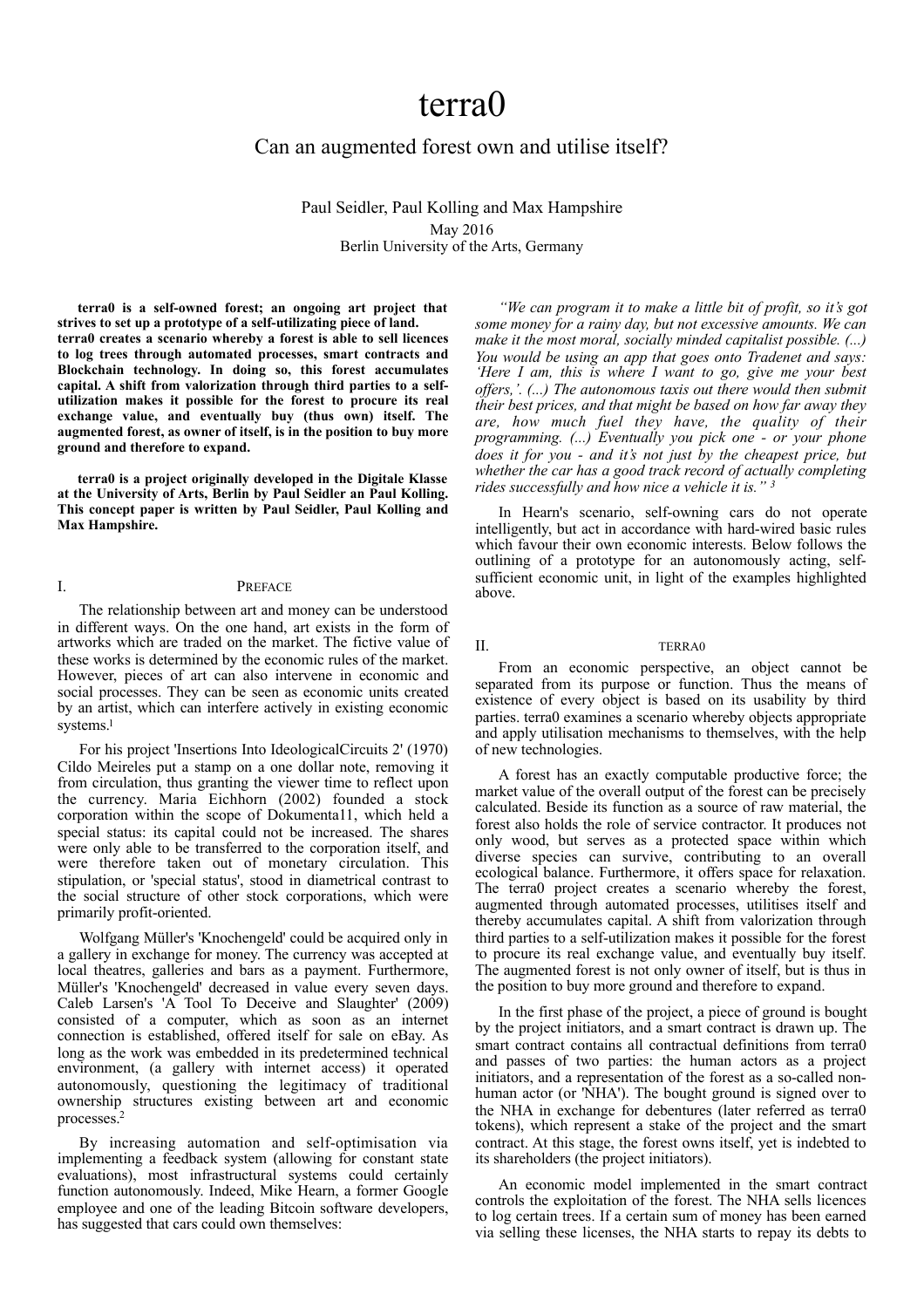the project initiators by buying its terra0 tokens back. Once repayment is complete, the original owners (the project initiators) hold no more tokens, thus the forest is the sole shareholder of its own economic unit. The forest, in economic terms, controls itself.

By appropriation of capitalist and cultural mechanisms, a piece of ground thus plays an active role in society, whilst at the same time avoiding direct influence by third parties, via removing the possibilities of economic interaction by them. terra0 can be seen thus as a prototype of an economic unit in a post-human future.

## IV. THEORY

#### *A. Ownership & Personhood*

'Property' describes the most comprehensive form of possession of a 'thing' or (im)material good, due to its operating at the legislative level. Features of modern forms of the property are the legal assignment of (im)material goods to a legal entity, the recognition of the arbitrary rights of the owner, and the demarkation of the limits of owner discretion. One also therefore talks about property as a 'bundle of rights' which symbolises the economic-, and power-relations, as well as the behaviour between persons. Property thus operates in the legal, economic, and social spheres simultaneously.

At this point it is evident that property always defines itself through the allocation of an (im)material good to a 'real' individual, or agent. In light of this project, the concept of a natural person is discussed, before being deconstructed. Thus, what constitutes the 'reality' of the individual to whom property is allocated to is also deconstructed.

In the classical sense, a natural person, or agent, is a person insofar as they are a legal subject, hence the bearer of rights and duties. The right to property stems from these rights and duties. Following their birth, a person is granted some legal capacity, even if this capacity is limited by - to use a common example - their age. This capacity is lost at the moment of death. The conception of the natural- and juridical-person is debated actively.

Blockchain technology and smart contracts enable nonhuman actors to administer capital and therefore to claim the right to property for the first time. Property is discussed now as something which is not separable from a natural or legal entity. terra0 begins in this legal grey area, originating in the technological change brought about with the invention of blockchain technology and smart contracts. Since an individual's property is protected in accordance with their rights, one would assume that objects which have gained the right to property are entitled to similar personal rights as natural persons.

The Whanganui, for example, is a landmark which is legally handled quite like a person, or agent. It is the thirdbiggest river in New Zealand, to which a court granted rights usually reserved for persons, after an indigenous community won a lawsuit demanding personhood status for the river.

In 2008 Ecuador added the 'Rights of Nature' article to its constitution, granting the ecosystem the sort of legal rights usually reserved for natural persons. The legal article outlines the protected status of nature's rights to exist and maintain itself:

*"Art. 72. Nature has the right to restoration. This integral restoration is independent of the obligation on natural and juridical persons or the State to indemnify the people and the collectives that depend on the natural systems. In the cases of*  *severe or permanent environmental impact, including the ones caused by the exploitation on non renewable natural resources, the State will establish the most efficient mechanisms for the restoration, and will adopt the adequate measures to eliminate or mitigate the harmful environmental consequences."[4](#page-5-3)*

#### <span id="page-1-0"></span>*B. Nature & Culture*

The diametric opposition between nature and culture is inherent in the concept defining culture.

Everything that humans themselves affect and produce is defined as an aspect of culture (from the Latin 'cultura': treatment, or care), whilst nature is defined as everything else, i.e. that which is by itself, simply 'as it is'. However, the natural can only be described via cultural technologies, like art and science. The concept of 'nature' thus takes, as a demarcation, a function in the cultural apparatus and cannot be separated therefore from it. Nature is influenced directly and indirectly by society, and is defeated therefore by its logic of utilisation. Vilém Flusser describes this contradiction in his book 'Dinge und Undinge' (1993), via analysis of the function of a garden.

*"Anders also als historisch muß der Garten heute angesehen werden: nämlich als der bewußt verlogene Versuch, einen sehr weitgehend von der Kultur bedingten und durch die Kultur verdingten Menschen von dieser Kultur zu befreien und ihn in die Natur zurückzuführen. (...) Ein Trachten, das allerdings von vornherein als vereitelt angesehen werden muss, weil es ja im Wesen der Natur liegt "gegeben" zu sein, also nicht konventionell als solche kodifiziert werden zu können. So dass wir, wenn wir im Garten lustwandeln, in Wirklichkeit uns nicht etwas tun der Natur ergehen, sondern in einer "Natur" betitelten Abteilung des Kulturapparats funktionieren. Mit anderen Worten: eine Funktion innerhalb des Kulturapparats erfüllen, welche vorgibt eine Antifunktion zu sein, aber in Wirklichkeit in Synchronisation mit anderen Funktionen die Struktur unseres Lebens als Funktionäre, die wir sind, ausmacht."[5](#page-5-4)*

<span id="page-1-1"></span>We find this "nature entitled department of the cultural apparatus" (""Natur" betitelten Abteilung des Kulturapparats") everywhere once we try to break out of the domain of culture. This leads to, for example, a simple walk in the country becoming an 'excursion to nature', in order to escape from the domain of culture.

In a society whose existential basis relies on a capitalist logic of utilisation, there is no good case to believe that nature (as something is which originally given, and therefore depriving itself from any utilisation) still exists. If culture is understood as the counterpart to nature, by which one recognises nature's 'otherness', then nature must be conceptualised not as being spatially separated from humans, as the person opposite oneself is, but instead as immanent within culture.

#### *C. Agents & Smart Contracts*

In July 2011 the user julz opened a thread on bitcointalk.org called 'Bitcoin the enabler - Truly Autonomous Software Agents roaming the net' in which he proposed an autonomous agent:

*"For the first time, there exists the possibility for a software agent to roam the internet with it's own wallet. Using Bitcoin - It could purchase the resources it needs to survive (hosting/cpu/memory) and sell services to other agents or to humans. To be truly effective and survive 'out there on the net' long term, you'd probably need some basic AI and the ability to move itself between service providers occasionally but even a relatively dumb agent might survive for a while.*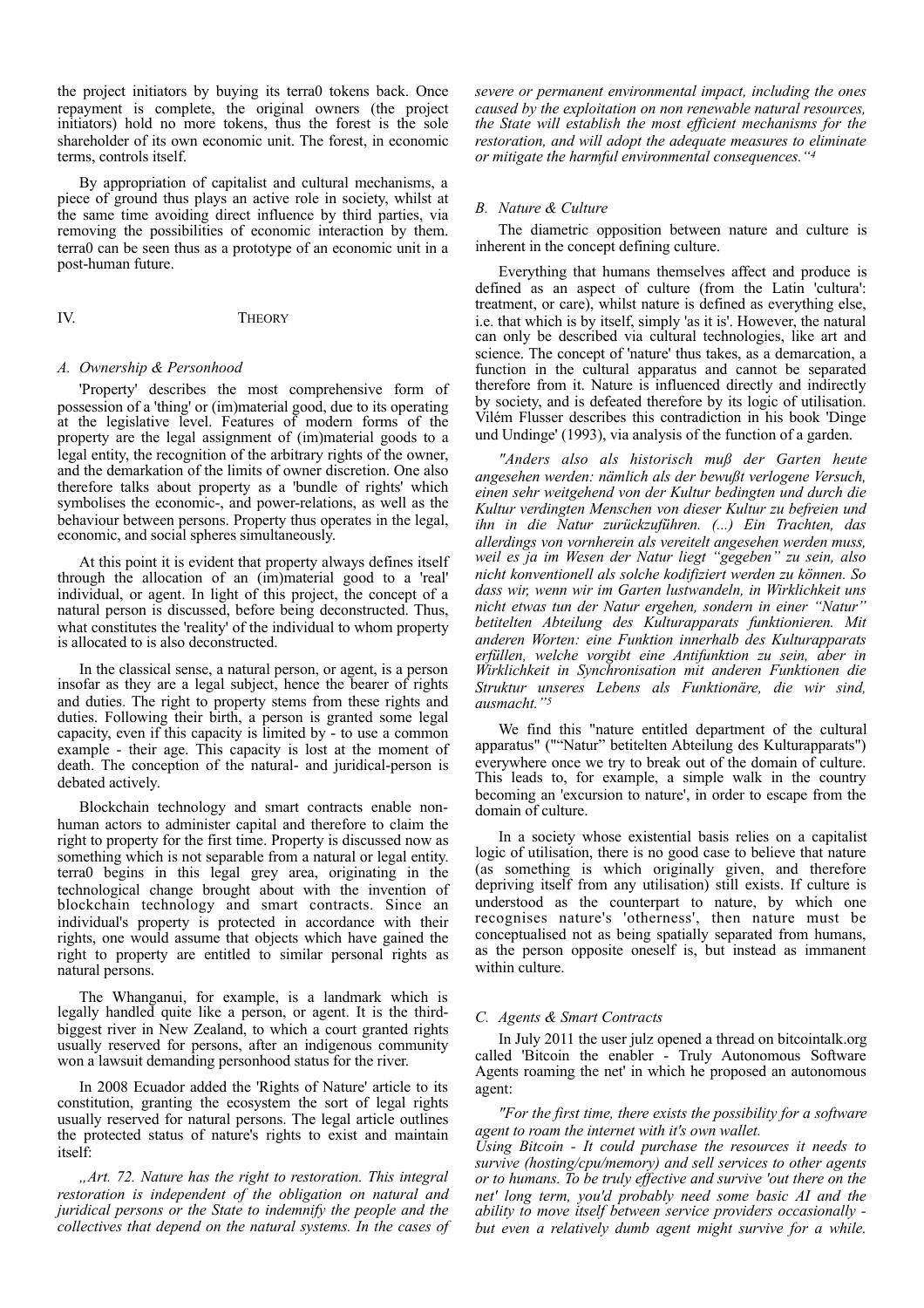*What initial goals such agents might be given is anyone's guess. Funnelling back to the programmer any profit over and above what the agent needs to survive would be the obvious case, and of course many such agents might be considered 'nefarious' depending on how they're programmed to achieve that goal. Other agents might be designed to provide free services or act in a way to support some piece of internet infrastructure.["6](#page-5-5)*

<span id="page-2-0"></span>In the same thread Gregory Maxwell introduced a file storage system called StorJ as an illustrative example:

*"Want to share a file? send at least enough coin to pay for 24 hours of hosting and one download then send the file. Every day of storage and every byte transferred counts against the balance and when the balance becomes negative no downloads are allowed. If it stays negative too long the file is deleted. Anyone can pay to keep a file online. StorJ is not able to find new hosting environments on its own, due to a lack of sufficiently powerful AI— but it can purchase the knowledge from humans: When an instance of StorJ is ready to reproduce it can announce a request for proposal: Who will make the best offer for a script that tells it how to load itself onto a new hosting environment and tells it all the things it needs to know how to survive on its own there? Each offer is a proposed investment: The offerer puts up the complete cost of spawning a new instance and then some: StorJ isn't smart enough to judge bad proposals on its own— instead it forms agreements that make it unprofitable to cheat. By accumulating mutations over time, and through limited automatic adaptability StorJ could evolve and improve, without any true ability for an instance to directly improve itself. Through this these activities an instance can be maintained for an indefinite period without any controlling human intervention. When StorJ interacts with people it does so as a peer, not as a tool.["7](#page-5-6)*

Although some of the technical specifications could be done differently now, this post outlined a solid set of criteria for defining an autonomous decentralized agent.

- I. The agent earns enough money to maintain itself, without human intervention (e.g. the agent pays for its own server space).
- II. The agent has an adaptive feedback system.
- III. The agent can replicate itself.
- IV. When interacting with humans the agent does so as a peer, not as a tool.

While there are no specific implemented examples of autonomous agents yet (besides perhaps computer viruses), Vitalik Buterin (2013) developed this concept within 'Bootstrapping A Decentralized Autonomous Corporation: Part I'. Buterin attempted therein to develop a conceptual framework for an autonomous corporation:

*"However, here a very interesting question arises: do we really need the people?… The question is, can we approach the problem from the other direction: even if we still need human beings to perform certain specialised tasks, can we remove the management from the equation instead?["8](#page-5-7)*

Buterin (2014) further tried to build a reference system in order to properly categorise different organizational models within 'DAOs, DACs, DAs and More: An Incomplete Terminology Guide'. autonomous agents appeared again, yet in a more intelligent form, closer to fully developed artificial intelligences:

*"Autonomous agents are on the other side of the automation spectrum; in an autonomous agent, there is no necessary specific human involvement at all; that is to say, while some degree of human effort might be necessary to build the hardware that the agent runs on, there is no need for any humans to exist that are aware of the agent's existence. (…) A full autonomous agent, or a full artificial intelligence, is the* 

*dream of science fiction; such an entity would be able to adjust to arbitrary changes in circumstances, and even expand to manufacture the hardware needed for its own sustainability in theory. Between that, and single purpose agents like computer viruses, is a large range of possibilities, on a scale which can alternatively be described as intelligence or versatility["9](#page-5-8)*

<span id="page-2-3"></span>Buterin described different levels of complexity, ranging from single purpose agents (computer viruses) to AI-like agents using evolutionary algorithms to discover and enter new industries. These points can thus be added to the previously outlined criteria for defining an autonomous decentralized agent:

- I. The agent behaves much like a simple biological organism.
- The agent can react and adapt to its environment (and furthermore, gather and process information about this environment).
- III. The agent evolves through evolutionary algorithms and can thus discover new survival strategies.

V. **IMPLEMENTATION** 

#### *A. Technical*

It is possible to realise the project in different ways, best understood as realisations on different levels of complexity. For the purposes of this paper, discussion of potential, yet 'temporary' problems (such as the unavailability of payment via the Etherum service) will be ignored. Furthermore, the following discussion is based mainly on readily available technology.

#### *Lowest level of complexity:*

<span id="page-2-1"></span>A smart contract on the Etherum Blockchain controls the in- and outputs of the forest. Every six months a programme fetches satellite pictures of the property from a supplier outside of the Blockchain. With the help of self-written image-analysis software, the programme can determine how much wood can be sold without overly-diminishing the tree population. The smart contract has hardly any feedback to rely on, and acts according to contractually invariable rules. A rudimentary function makes it possible for the system to buy additional properties and thus to expand. In this case the programme must be adjusted manually from outside the Blockchain by the project initiators.

This level of complexity realises a project which only fulfils three of the seven criteria for creation of an autonomous and decentralised agent:

- I. The agent is earns enough money to maintain itself, without human intervention (e.g. the agent pays for its own sever space).
- II. The agent has an adaptive feedback system.
- III. When interacting with humans the agent does so as a peer, not as a tool.

#### *Middle level of complexity:*

<span id="page-2-2"></span>The smart contract carries out all calculations itself and is no longer dependent on programmes outside of the Blockchain. Furthermore, the contract can scrape databases in order to dynamically regulate its prices. Because any infrastructure outside of the Blockchain is now unnecessary, the system is simple to reproduce. The contract can optimise itself from cycle to cycle. The contract thus recognises which trees are most profitable, and therefore only sell, or grow, specific types of trees in order to maximise profit. Two further criteria are fulfilled via a realisation of the project on this level of complexity:

I. The agent behaves much like a simple biological organism.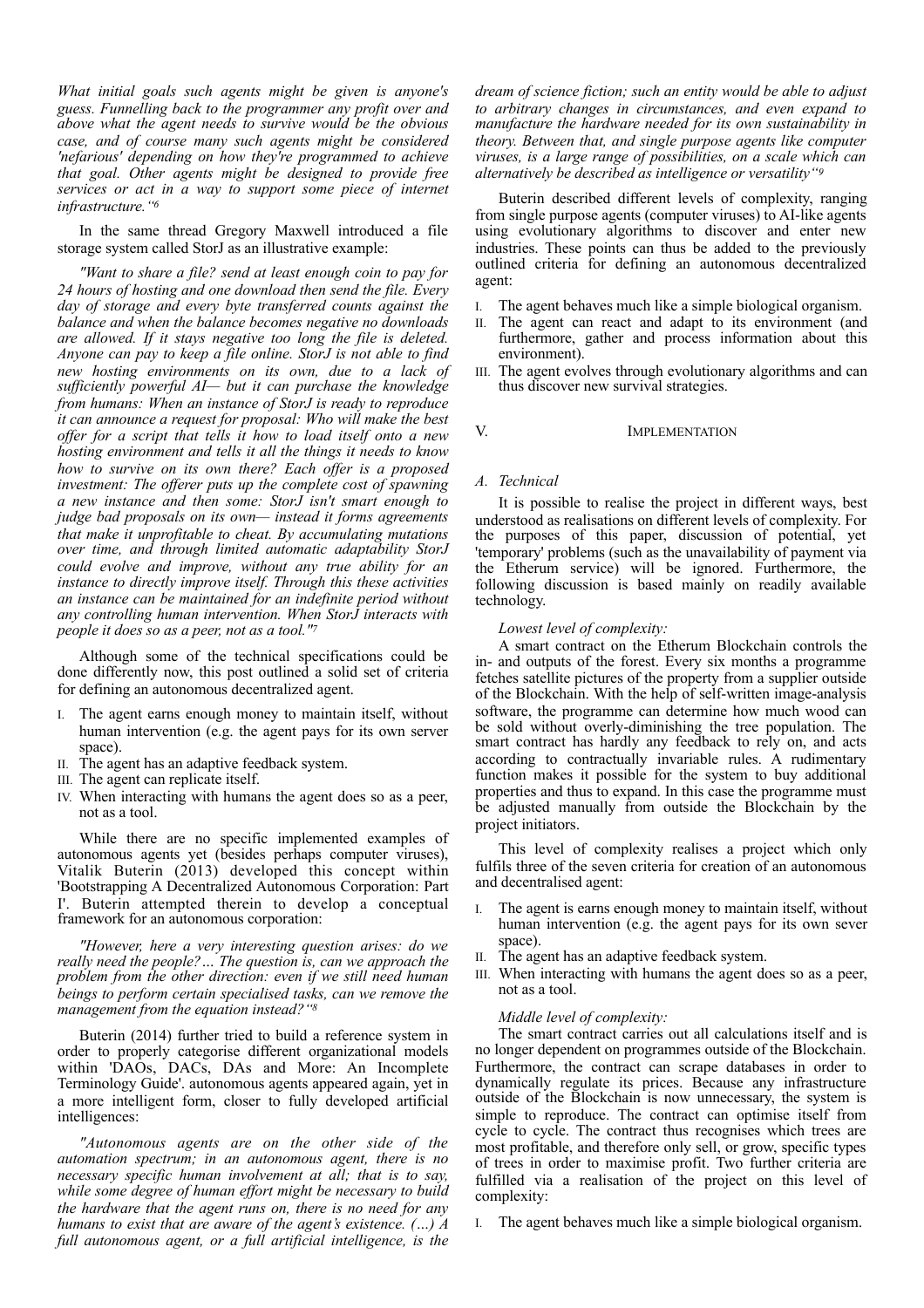II. The agent can react and adapt to its environment (and furthermore, gather and process information about this environment).

#### *Highest level of complexity:*

The smart contract is no longer distinguishable from a completely developed artificial intelligence. Scraping data from forest databases allows the forest to radically optimise itself through logging decisions. Due to this, the wood is now sold at highest possible price. It should be noted that, although these databases are controlled by a wise variety of public, private, and governmental organisations, the political implications of the source of the scraped data is of no immediate concern to the project. After the contract accumulates a certain amount of money, it is able to set up independent versions of itself. These operate in accordance with different parameters, and let the contract optimise. Every new version of the contract thus acts more competitively, in order to optimise its economic value, and can adapt itself dynamically to different zones (according to climate and local vegetation). The last of the proposed criteria are thus fulfilled:

- I. The agent can replicate itself.
- II. The agent evolves through evolutionary algorithms and can thus discover new survival strategies.

#### *B. Overview*

The following outlines a realisation of the project on the lowest possible level of complexity. Thus, only a minimal implementation of the project will be outlined. The project is divided, both technically and in terms of content, into two phases: a crowdsale-phase, and a run-phase.

In the first (crowdsale) phase, two smarts contracts are created:

The first contract regulates the crowdsale. If the contract receives ether, it returns terra0 tokens to the sender. These tokens can be viewed as a form of debenture, which can be sold back to the second contract at a later date. The crowdsalephase ends after the pre-agreed time interval stated in the contract. The accumulated capital is then made available to the project initiators.

The second (run) phase then begins. This phase consists of the second smart contract, a forest analysis programme hosted on a server, an Oracle, and the Etherum clock beginning the active phase of the project.

Over agreed time intervals the forest analysis programme accesses the API of a supplier for satellite images of the forest owned by the NHA. The programme selects the satellite view of the forest via its GPS coordinates, before determining the number, state, and age of the trees located on the NHA's property using OpenCV. This data is shown as a publicly accessible JSON File. The Oracle accesses the website once every six months, and reflects the data as a smart contract in the Etherum Blockchain. Periodically, the Etherum clock activates the smart contract which accesses the Oracle's data. It calculates how many Woodtokens can be sold in accordance with the given parameters, such as tree age, and density, in order for the tree population to stay constant, or in accordance with the permitted growth rate. Woodtokens represent those cubic metres of wood which can be sold. This sale is calculated in accordance with pre-determined economic and ecologic parameters. If the contracts accumulates enough Ether, terra0 token holders can sell their tokens to the contract, in return for Ether.

### *C. Smart Contract*

The aim of this chapter is not be a general introduction to smart contracts. For such an introduction, Nick Szabo's 'The Idea of Smart Contracts' is recommended, as are the Etherum Community resources available online. This chapter discusses a tangible, technical realisation of financial transactions made via smart contracts.

Within the first contract, the profit aims and parameters, the funding goal, the period of the crowdsale, and the price of the terra0 tokens are laid out. If Ether is transferred to the contract, it automatically returns the appropriate amount of terra0 tokens. The crowdsale phase ends after the defined time period, providing the necessary capital for the project initiators to set up the project. The contract therefore uses tokens and the transfer function of the second contract. The first contract is very similar to the standardised crowdsale contract published in the below referenced Ethereum documentation.<sup>[10](#page-5-9)</sup>

The second contract administers the in- and outputs of the forest, and further serves as its real 'owner'. It functions as an automated trade centre for tokens. The contract defines two different tokens:

#### <span id="page-3-0"></span>*terra0 token*

terra0 token function as a debenture. The token can be acquired only during the crowdsale phase and represents a share of the property of the smart contract. The terra0 token can be sold to the contract by its owner for Ether.

#### *Woodtoken*

The Woodtoken is created by the initialisation of the contracts, and remains as a stock with the contract, and is acquired from the contract in exchange for Ether.

The Woodtoken can be seen an agreed amount of wood that can be harvested in the process of self-aquisation (Selbstwerberverfahren). The amount for sale, as well as the price of the tokens, are recalculated twice annually.

Furthermore, the contract calculates the specific trees which can be felled, and from this, the total amount of available wood. This function is executed via accessing the Oracle, which transmits topical data such as growth rate, age, number, and type of the trees to the smart contract. This function is executed every six months by the Etherum clock. A more detailed explanation of the functionality of the Oracle and the clock follow in 5.1.3, as does an explanation of the data analysis procedure on the acquired satellite pictures. The function fixes the amount of Woodtokens to be sold; the contract thus contains a simple feedback system.

#### *D. Oracle & Etherum Clock*

Etherum smart contracts can access data in the Etherum Blockchain. However, our contract requires data which is currently unable to be provided on the Blockchain. Suppliers like Oraclize offer so-called Oracles which function as an interface between the Blockchain and the rest of the internet. Oracles can mirror datasets published by web interfaces into the Blockchain.

The picture analysis happens outside of the Blockchain, however this function may change in a concrete realisation of the project. At the current scope of the project, we see no possibility to implement OpenCV into a smart contract.

The Oracle functions as an interface between our smart contract and our visual analysis programme which is hosted externally.

#### *E. Financial*

In his (1987) book 'Der Wert eines Vogels', Frederic Vester calculated the exchange value of a bluethroat (Luscinia svecica). Assessing diverse aspects of the dead bluethroat, from the value of raw materials such as bones, flesh and feathers, to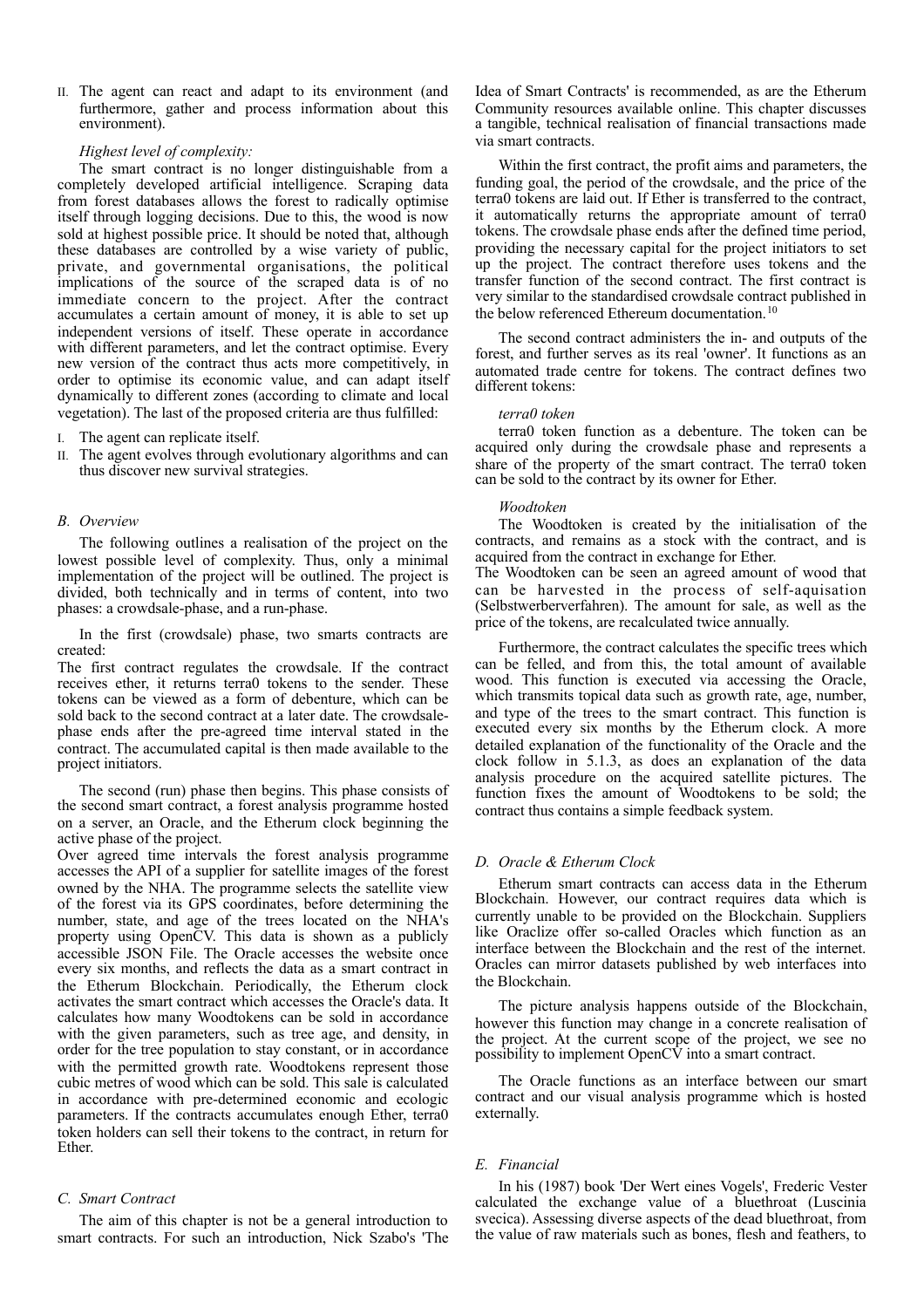his personal role as a pest controller, as well as a source of delight for the human soul, Vester calculated the total monetary value of the bird to be 301,38 DM (approx.  $\epsilon$ 154).

The same quantifications of the (im)material which Vester had shown via the bluethroat are used in modern society in all areas. The behaviour of an economic unit is no longer based on the intuitive decisions of an individual, but is rather a direct consequence of an numerical, algorithmic, computational analysis.

The automated processes which control transactions - such as those at work on the global stock exchange - could therefore govern entire enterprises via such analyses.

There are countless ways to capitalise on a forest. The forest can serve as a recreational site, as a source of value for a neighbouring town, or habitat for animals and threatened plants. terra0, however, limits itself (for the sake of convenience) to the sale of wood by the 'Selbstwerberverfahren', whereby felling licences are sold to trading partners (both industrial partners and private individuals). The buyer of the wood is responsible for both the felling, and subsequent removal of, the tree(s) they purchase.

The overall value of a forest grows with its age. However, trees that are too old no longer contribute to this potential profitability, on the basis of their susceptibility to illness. The proportion of the trees that are allowed to be cleared is adjusted so that a certain rate of growth, or constant tree population is guaranteed. Old, unprofitable trees are felled in order for the forest to remain healthy, as well as allow for younger trees to grow. Thus a situation arises whereby the production rate of the wood remains as high as possible, without decreasing the forest population.

The exact model depends on both the specific vegetation itself (for example, the species of trees present within the forest), as well as the age of the trees. Therefore a specific revenue model can only be created once a piece of forest has been purchased, and analysed according to the economic parameters discussed above. An simplified example of a potential model calculating the yield and self-utilization of the forest stands as such:

A medium-old spruce forest costs roughly  $E1$  per square meter. One hectare produces as much as 10 solid cubic metres of wood annually. Selling the wood at  $\epsilon$ 30 per solid cubic metre produces an annual income of €300. Thus a forest bought for  $E10.000$  can be paid off after approximately 33 years via wood production alone. It must be noted that the increasing age (and therefore the increasing monetary value) of the forest is not taken into account in this simplified example.

#### **REFERENCES**

- 1. More examples and detailed introduction, Myers, Rob: (Conceptual) Art, Cryptocurrency and Beyond, 15.10.2014, http://furtherfield.org, URL: http://furtherfield.org/features/articles/conceptual-art-cryptocurrencyand-beyond
- 2. Ibid.
- 3. Hearn, Mike, quoted in the article, Leo Kelion: Could driverless cars own themselves, 16.02.2015, http://bbc.com, URL: http://www.bbc.com/ news/technology-30998361
- 4. Constitution Of The Republic Of Ecuador Title II: Rights, Article 72
- 5. Flusser, Vilém: Dinge und Undinge Phänomenologische Skizzen, 1993, p.48f
- 6. julz: Bitcoin the enabler Truly Autonomous Software Agents roaming the net, 06.12.2011, https://bitcountalk.org, URL: https://bitcointalk.org/ index.php?topic=53855.0
- 7. gmaxwell: Bitcoin the enabler Truly Autonomous Software Agents roaming the net, 07.12.2011, 05:45:45 AM, https://bitcountalk.org, URL: https://bitcointalk.org/index.php?topic=53855.0
- 8. Buterin, Vitalik: Bootstrapping A Decentralized Autonomous Corporation: Part I, 20.09.2013, 02:31:00 AM, https:// bitcoinmagazine.com, URL: https://bitcoinmagazine.com/articles/ bootstrapping-a-decentralized-autonomous-corporation-parti-1379644274
- 9. Buterin, Vitalik: DAOs, DACs, DAs and More: An Incomplete Terminology Guide, 06.05.2014, https://blog.ethereum.org, URL: https://blog.ethereum.org/2014/05/06/daos-dacs-das-and-more-anincomplete-terminology-guide/
- 10. Crowdsale: Raising Funds From Friends Without A Third Party, 28.07.2016, https://ethereum.org, URL: https://ethereum.org/crowdsale